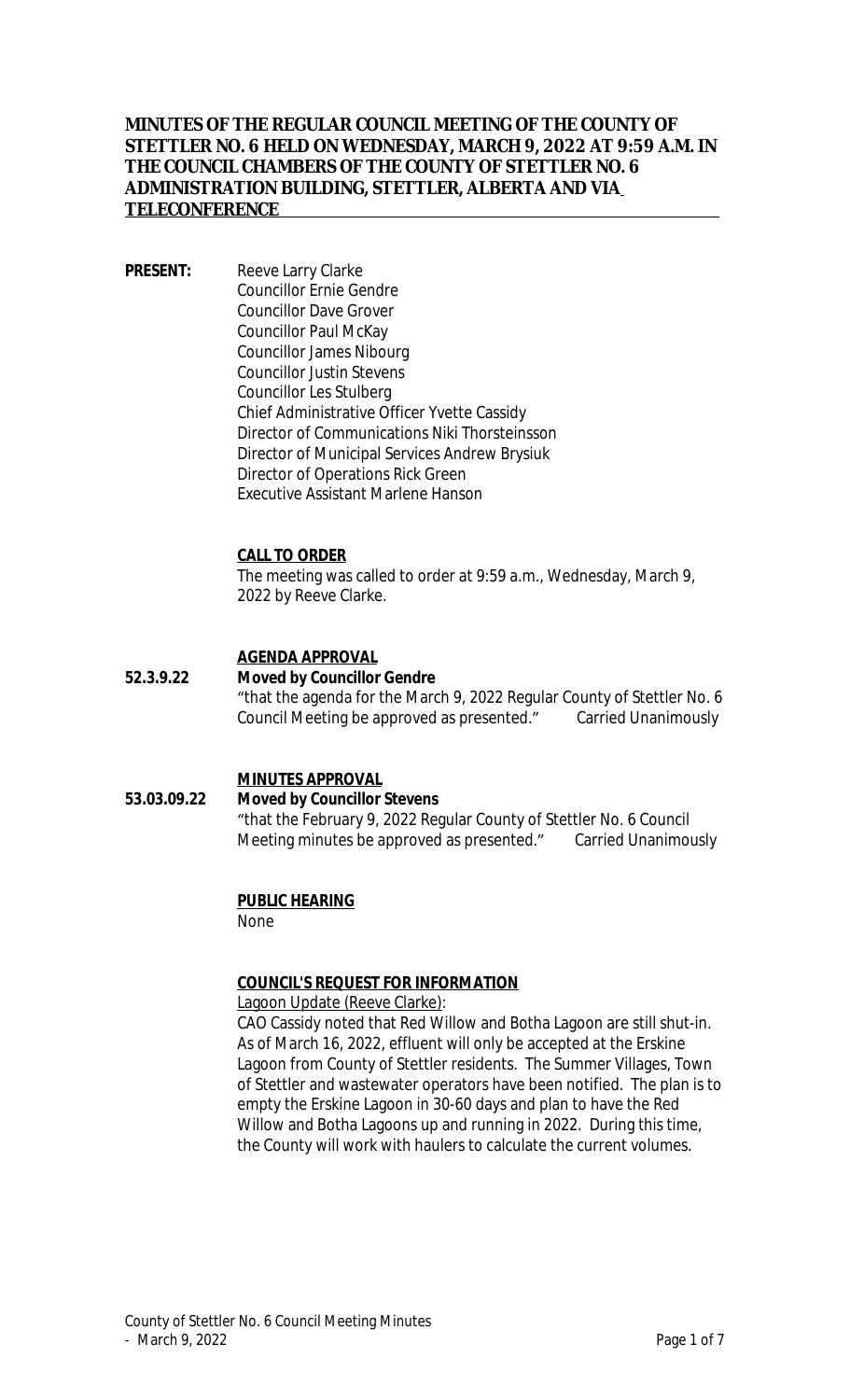### **NEW BUSINESS**

-

| 54.03.09.22 | Set Price for Lots:<br><b>Moved by Councillor Gendre</b><br>"that the County of Stettler No. 6 approve setting an asking price of<br>\$25,000 for each County-owned residential lot in Plan 1623372,<br>Erskine;<br>and                                                                                                                                                         |
|-------------|---------------------------------------------------------------------------------------------------------------------------------------------------------------------------------------------------------------------------------------------------------------------------------------------------------------------------------------------------------------------------------|
|             | that the County of Stettler No. 6 set an asking price of \$20,000 for each<br>County-owned residential lot in Plan 0821859, Botha.<br>and                                                                                                                                                                                                                                       |
|             | that the County of Stettler No. 6 set an asking price of \$20,000 for each<br>County-owned commercial lot in Plan 0821859, Botha;<br>and                                                                                                                                                                                                                                        |
|             | that the asking prices be reviewed by Council in one year's time."<br><b>Carried Unanimously</b>                                                                                                                                                                                                                                                                                |
| 55.03.09.22 | Fire Agreement Early Termination Date:<br>The Village of Donalda has given notice to terminate the Fire Service<br>Agreement with the County of Stettler and are requesting an earlier<br>termination date, to one year instead of two, in order to entering into a<br>Fire Service Agreement with the Village of Forestberg.<br><b>Moved by Councillor Stulberg</b>            |
|             | "that the County of Stettler Council request a meeting, in the middle of<br>April, with the Council of the Village of Donalda to discuss the<br>agreement and proposed termination of the Regional Fire Service<br>Agreement."<br><b>Carried Unanimously</b>                                                                                                                    |
|             | Award Oil Supply for Gravel Road Dust Reduction Program:                                                                                                                                                                                                                                                                                                                        |
| 56.03.09.22 | <b>Moved by Councillor Gendre</b><br>"that the County of Stettler No. 6 award the 2022 Supply and Apply<br>Asphalt Emulsion Dust Suppressant to Read on Roads Inc., Okotoks,<br>Alberta as per their proposal quote submission."<br><b>Carried Unanimously</b>                                                                                                                  |
| 57.03.09.22 | Award Calcium Supply for Gravel Road Dust Reduction Program:<br><b>Moved by Councillor Nibourg</b><br>"that the County of Stettler No. 6 award the 2022 Supply and Apply<br>Calcium Chloride Brine (32%) to Kortech Calcium Services Ltd.,<br>Edmonton, Alberta as per their proposal quote submission."<br><b>Carried Unanimously</b>                                          |
| 58.3.9.22   | 2022 Stettler Trade Show April 8, 9, and 10:<br><b>Moved by Councillor Gendre</b><br>"that the County of Stettler No. 6 Council directs Administration to<br>participate in the April 8, 9 and 10, 2022 Trade Show."<br><b>Carried Unanimously</b>                                                                                                                              |
| 59.03.09.22 | Sponsorship Support for 4H Districts - Beef:<br><b>Moved by Councillor Stulberg</b><br>"that the County of Stettler No. 6 Council support the Stettler District<br>4H Beef Club's Annual Achievement Day Show and Sale event, sponsor<br>(\$400) and conduct the interviews and recommend a recipient for the<br>4H Beef Intermediate Excellence Award."<br>Carried Unanimously |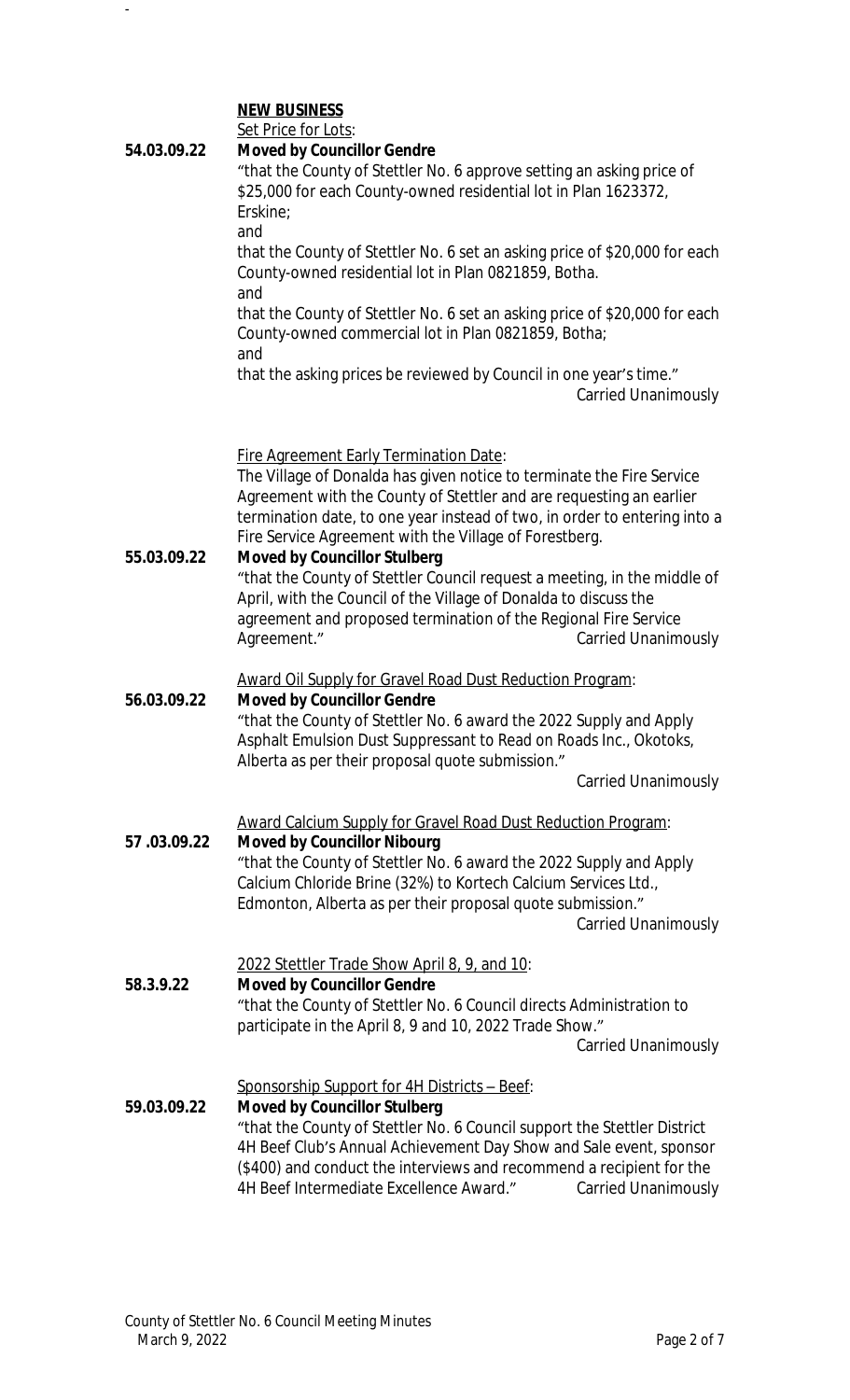Open Farm Days/Long Table Supper:

### **60.03.09.22 Moved by Councillor Grover**

-

"that the County of Stettler No. 6 provide a VIP Farm Tour during the 2022 Taste of the Heartland event on August 13, 2022 and donate limited help, as needed, for the 2022 Long Table Dinner."

Carried Unanimously

#### 2<sup>nd</sup> Annual East Bound and Down Poker Rally:

#### **61.03.09.22 Moved by Councillor Grover**

"that the County of Stettler No. 6 Council refer the 2nd Annual East Bound and Down (Car) Poker Rally scheduled for June 18, 2022 event to the Community Investment program." Carried Unanimously

### Member-at-Large Vacancies:

#### **62.03.09.22 Moved by Councillor Nibourg** "that the County of Stettler No. 6 appoint: Harry Brook and Cheri Neitz to the Assessment Review Board; and Harry Brook to the Weed Control Act and Agricultural Pests Act Appeal Board." Carried Unanimously

### Purchase Temporary Construction Safety Fencing:

### **63.03.09.22 Moved by Councillor Stulberg**

"that the County of Stettler No. 6 Council authorize to purchase 125 new 6'x10' HD Panel Sets from FenceLine Rentals, Acheson, Alberta at a purchase price of \$19,078,75 plus GST." Carried Unanimously

#### Purchase Wheel Loader:

### **64.03.09.22 Moved by Councillor Gendre**

"that the County of Stettler No. 6 Council authorize to purchase a 2016 Deere 744KII equipped with a new Loadrite Digital Weighing System from Chinook Equipment, Taber, Alberta at a purchase price of \$265,000,000 plus GST, with the price difference being drawn from reserves."

In Favour: Councillors Nibourg, Stulberg, Grover, McKay, Gendre and Reeve Clarke Opposed: Councillor Stevens Carried

Purchase Compact Track Loader:

### **65.03.09.22 Moved by Councillor Stulberg**

"that the County of Stettler No. 6 Council authorize to purchase a 2022 Kubota SVL65-2HFC equipped with a 68" std. bucket and a 66" HD tooth bucket from Future AG, Stettler, Alberta at a purchase price of \$74,500 plus GST."

In Favour: Councillors Nibourg, Stulberg, Stevens, Grover, Gendre and Reeve Clarke Opposed: Councillor McKay Carried

Purchase Grader Attachments:

### **66.03.09.22 Moved by Councillor Gendre**

"that the County of Stettler No. 6 Council authorize to purchase a Grader Mounted Sod Mulcher and a Grader Mounted Reclaimer with Rear Arm from Capital Industries, Tisdale, Saskatchewan at a purchase price of \$118,066.40 plus GST and a contingency of \$9,500 as noted in quotation as maximum upcharge for mounting configuration issues if needed for a total of \$127,566.40 plus GST."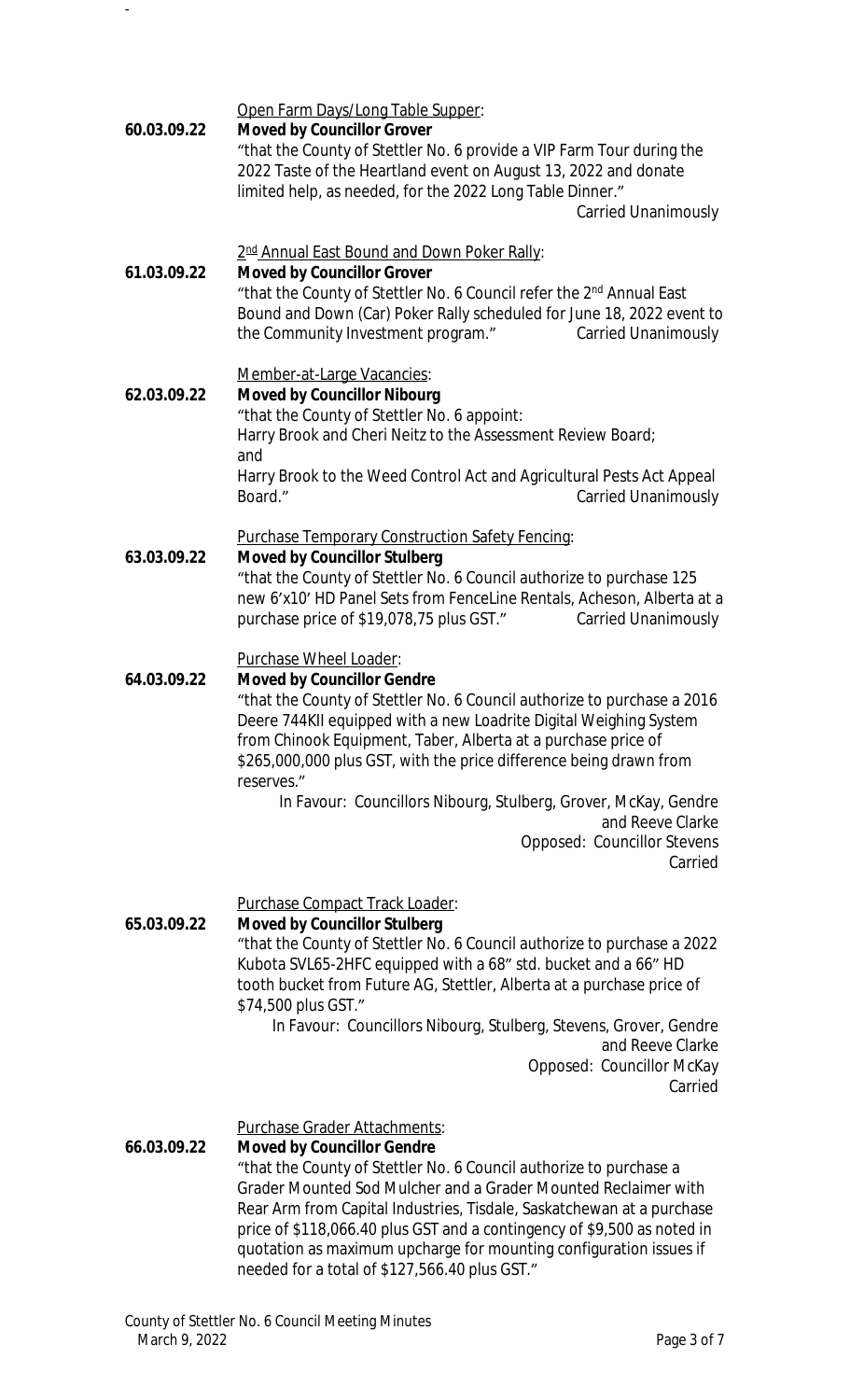In Favour: Councillors Stevens, Grover, McKay, Gendre and Reeve Clarke Opposed: Councillors Stulberg and Nibourg Carried

The meeting recessed at 12:15 p.m. The meeting reconvened at 1:11 p.m.

Purchase Loader Backhoe:

### **67.03.09.22 Moved by Councillor McKay**

-

"that the County of Stettler No. 6 Council authorize to purchase a 2018 Case 580 Super N WT for \$105,000.00 plus GST and a new ditch cleaning bucket for \$3,562.50 plus GST from Headwater Equipment Sales Ltd., Lethbridge, Alberta for a total purchase price of \$108,562.50 plus GST." Carried Unanimously

Committee of the Whole:

#### **68.03.09.22 Moved by Councillor Stulberg** "that the County of Stettler No. 6 Council schedule regular Committee of the Whole Meetings for the fourth Thursday of each month, with the first meeting to commence March 24, 2022, commencing at 10:00 a.m." Carried Unanimously

Town Representatives on Crime Prevention Committee: Councillor McKay reported that at a meeting it was suggested by Sgt. Holliday that a Town of Stettler representative attend these meetings.

#### **69.03.09.22 Moved by Councillor McKay** "that the County of Stettler No. 6 direct Administration to evaluate options regarding expanding the Rural Crime Prevention Committee and to report at a future County of Stettler No. 6 Council Meeting."

Carried Unanimously

# **UNFINISHED BUSINESS**

**None** 

**AGENDA ITEMS** None

### **BYLAWS**

Bylaw 1671-21 Buffalo Sands Special Tax Levy: **70.03.09.22 Moved by Councillor Stevens** "that Bylaw 1671-21 - Buffalo Sands Special Tax Levy Bylaw, be tabled."

Carried Unanimously

Bylaw 1672-21 Buffalo View Special Tax Levy:

**71.03.09.22 Moved by Councillor Nibourg** "that Bylaw 1672-21 - Buffalo View Special Tax Levy Bylaw, be tabled." Carried Unanimously

### **REPORTS**

#### Chief Administrative Officer's Report: **72.03.09.22 Moved by Councillor Grover** "that the March 9, 2022 Chief Administrative Officer's Report be received for information." The Carried Unanimously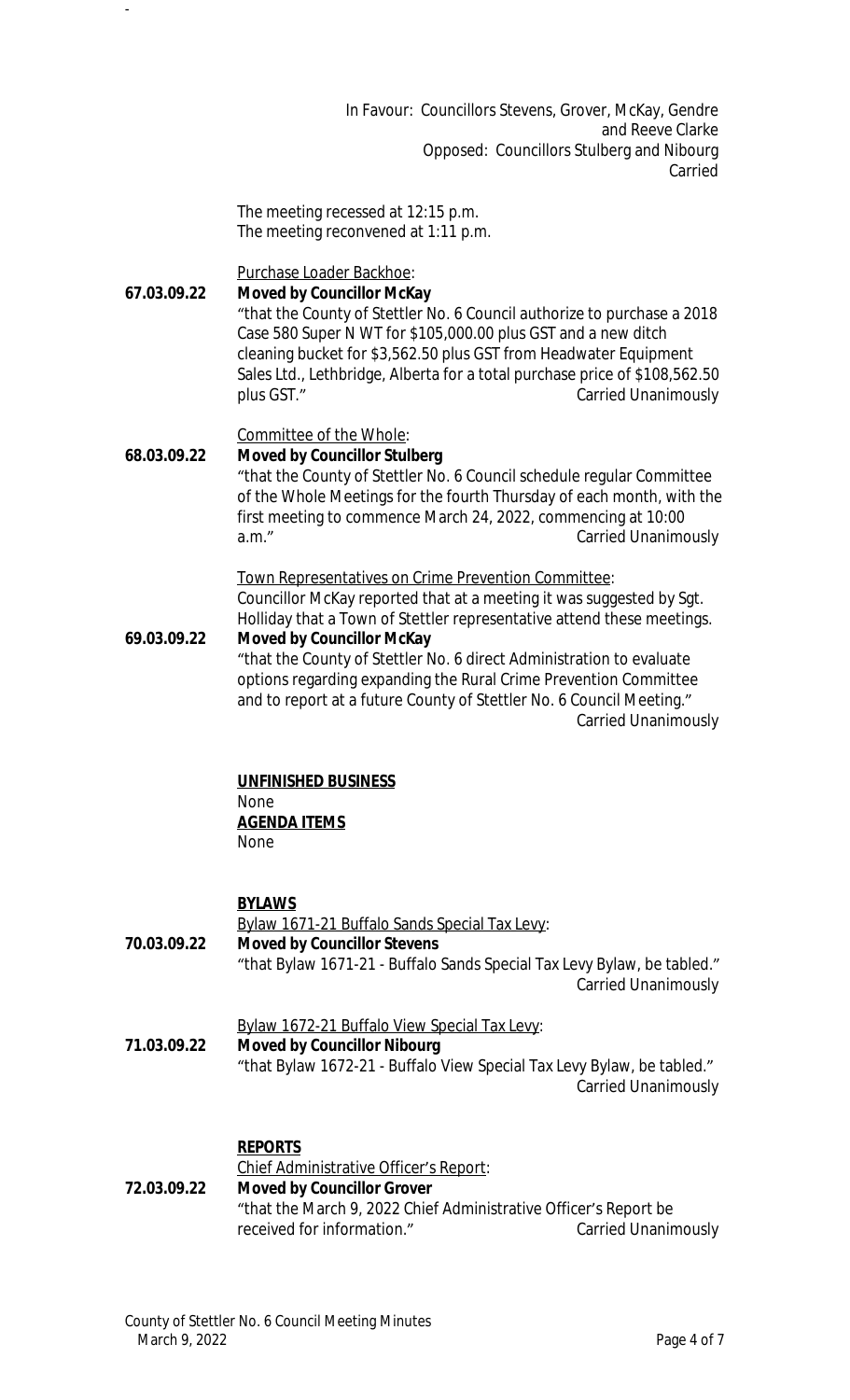Financial Reports:

-

### **73.03.09.22 Moved by Councillor Gendre**

"that the Payment Register for payments posted between February 1 and 28, 2022; Bank Reconciliation and the Year to Date Budget for the month ended January 31, 2022 (all attached and forming part of these minutes) Reports to be approved as presented." Carried Unanimously

Councillor Fee Sheet Reports:

#### **74.03.09.22 Moved by Councillor Nibourg**

"that the Councillor Fee Sheet Reports for the month of February, 2022 be received for information." Carried Unanimously

Councillor Committee Reports:

- 1. Stettler Public Library (Stulberg)
- 2. Battle River Research Group (McKay)
- 3. Parkland Regional Library Systems (Stulberg)
- 4. FCSS (Nibourg)
- 5. Stettler Board of Trade (Nibourg)

### **75.03.09.22 Moved by Councillor Stulberg**

"that the County of Stettler No. 6 Committee Reports for the March 9, 2022 Council Meeting be received for information."

Carried Unanimously

#### **DELEGATIONS**

Monty Gertner, Rocky Ross and Ty Wilson joined the meeting at 1:45 p.m. with introductions being completed.

Stettler Ag Society RE: Legacy Project:

Ty Wilson noted that through COVID the Ag Society continued to hold events that received great response. They have looked at the Society as a business and found that the building is phenomenal, however, the outdoor facility requires upgrading.

The Stettler Ag Society are matching funding received through the Community Facility Enhancement Program (CFEP) Grant in the amount of \$37,500.00 to refurbish the outdoor facility in order to be able to support and attract Provincial and National organizations/associations and groups. The project cost is estimated at \$203,977.25 for steel plus \$50,000.00 for groundwork. Therefore, the Ag Society are seeking funds, both in dollars and in-kind.

Monte Gertner noted that:

- the first step is to work on generating revenue
- the facility would be one of the only situated in central Alberta
- the plan is to complete the upgrade by July 1, 2022
- they have not approached the Town of Stettler for a Development Permit. (95% of arena has been torn out. Drainage appears to be good at this point as it drains to the Red Willow Creek. Councillor Stevens brought to their attention/cautioned that the new development on the West side, may change the drainage.)
- should the County sponsor the project, they would get recognition for their contribution, noting that the Town of Stettler receives the economic benefits

It was noted that requested County assistance would consist of machinery usage and operators time for approximately 10 days to 2 weeks. Council members requested that they research and return with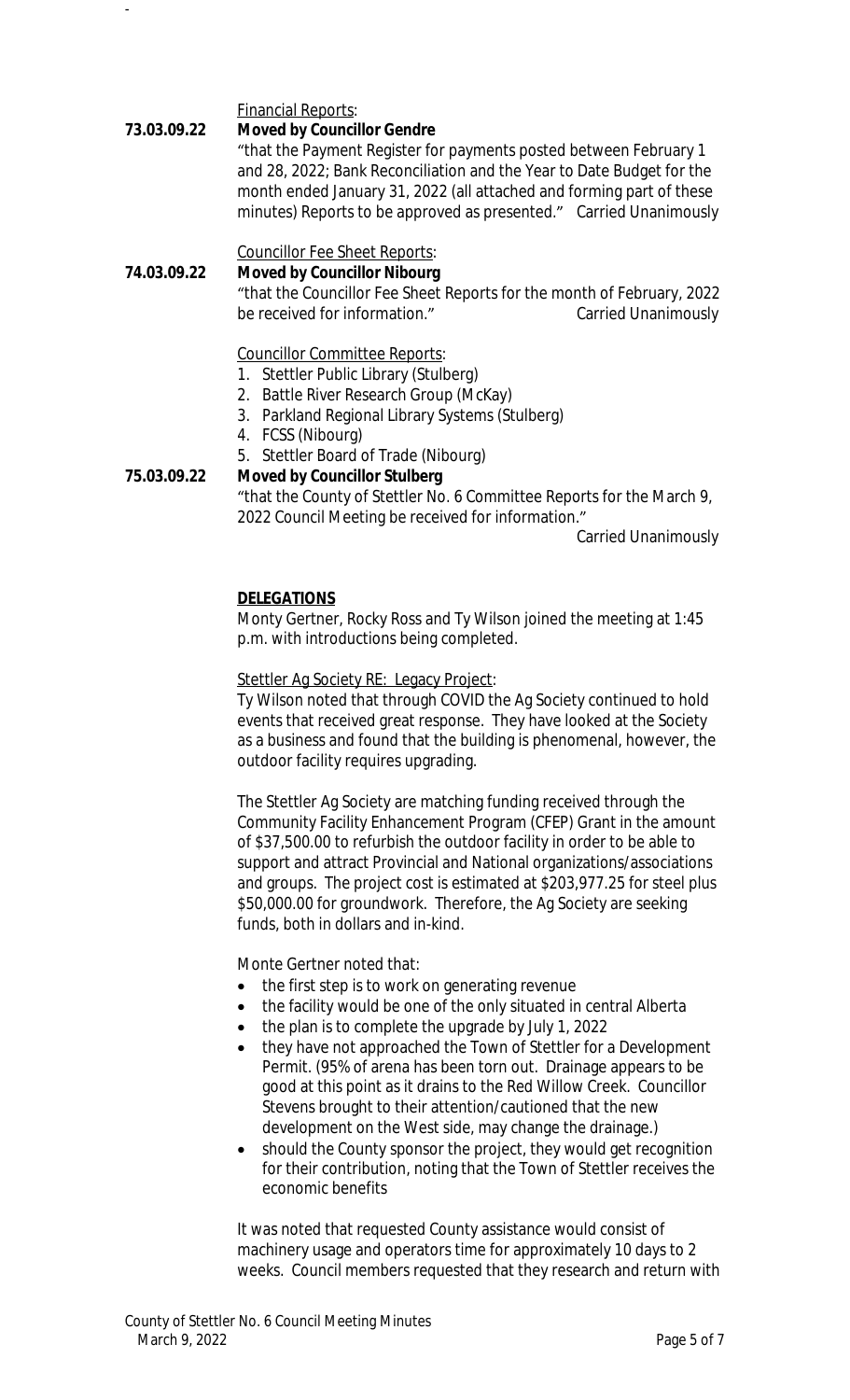a dollar figure for Council to consider. Ty Wilson identified that they will have a meeting with the Town, prior to submitting requested information. In regard to the Shelter Belt Program, they will discuss with the Town to place more trees in along the south walkway in order to create a buffer, sound barrier and assist with dust control.

Councillor Nibourg thanked the delegation for hosting events as this would have positively assisted with avoiding COVID mental health issues.

Monty Gertner, Rocky Ross and Ty Wilson left the meeting at 2:21 p.m.

# **CONSENT AGENDA ITEMS**

### **76.03.09.22 Moved by Councillor Grover**

-

"that the following County of Stettler No. 6 Consent Agenda Items for the March 9, 2022 Council Meeting be received for information:

- 1. Letter from the Town of Gibbons
	- RE: Bill 21 Provincial Administrative Penalties Act
- 2. The RCMP: Alberta's Provincial Police Service RE: Proposed Provincial Police Transition Discussion Guide
- 3. Posters from Kidsport
- RE: Dinner, Live Auction, Dance to the Live Music of Loose Change 4. Invite from Stettler Regional Board of Trade
- RE: Business Mixer Stress and Mental Health in the Workplace
- 5. Stettler & District Family & Community Support Services RE: Annual Report 2021
- 6. Letter from Stettler Regional Board of Trade RE: Stettler Awards Gala." Carried Unanimously

# **IN-CAMERA SESSION**

### **77.03.09.22 Moved by Councillor McKay**

"that the County of Stettler No. 6 enter into an in-camera session at 2:24 p.m. to discuss items exempt from disclosure in the *Freedom of Information and Protection of Privacy Act* as:

Section 25: Disclosure harmful to economic and other interests of a public body

RE: Gravel Purchase Agreement

Section 27: Privileged Information RE: Legal Update." Carried Unanimously

**78.03.09.22 Moved by Councillor McKay** "that the County of Stettler No. 6 Council exit out of in-camera at 3:11 p.m." Carried Unanimously

The meeting reconvened.

# **79.03.09.22 Moved by Councillor Nibourg**

"that the County of Stettler No. 6 Council approve the County of Stettler No. 6 entering into a five (5) year Agreement to mine gravel at NW ¼ 12-42-21 W4M, with an option to renew for a further 5 years." Carried Unanimously

### **NEXT MEETING**

The next regular Meeting of County of Stettler No. 6 Council will be held on Wednesday, April 13, 2022 at 10:00 a.m.